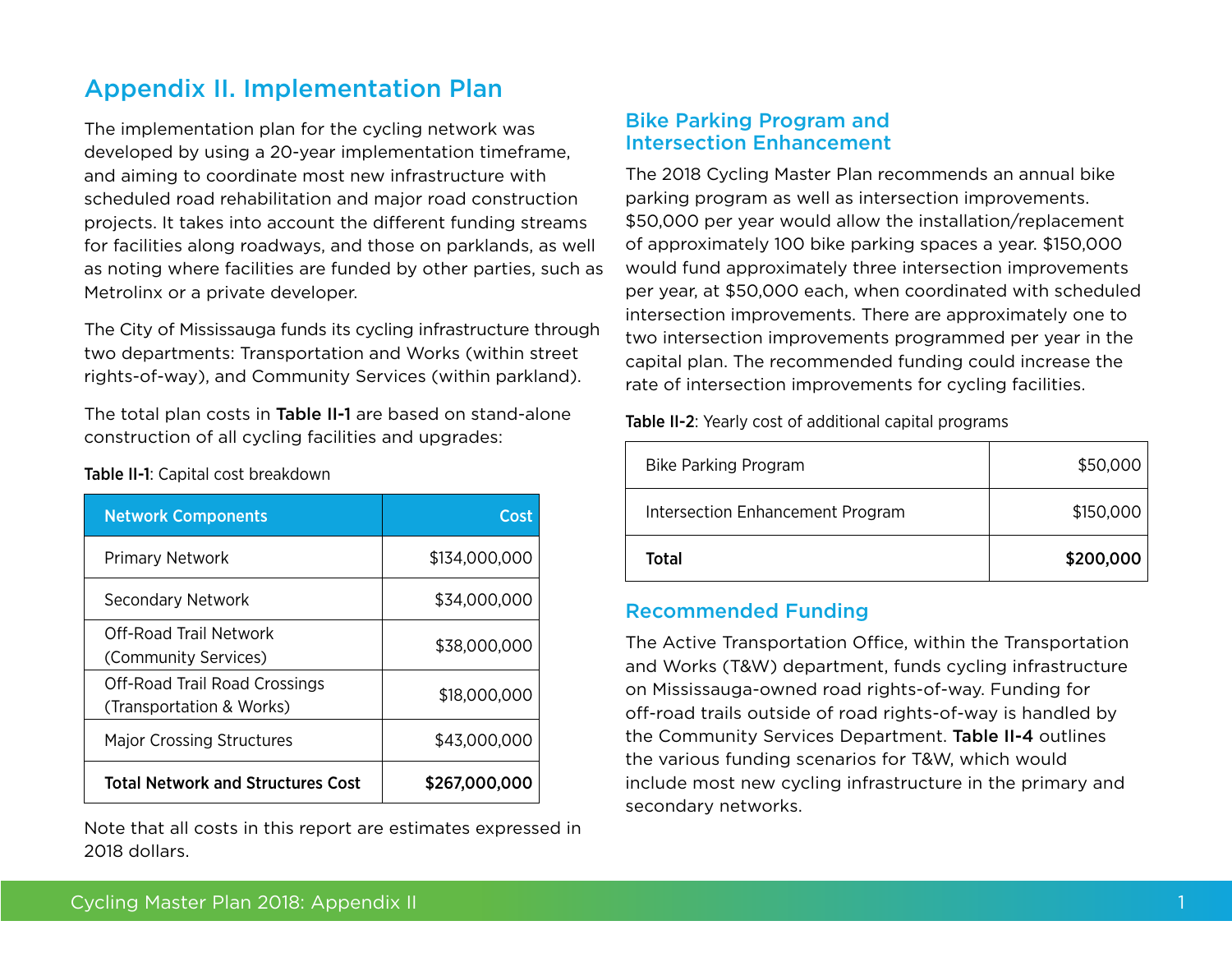A major consideration of these scenarios is the extent to which they take advantage of the T&W roads capital plan, which outlines scheduled road rehabilitation and major construction with a fiveyear horizon. Many proposed cycling facilities would realize cost savings by being coordinated with construction in the capital plan. These costs are most realized on projects that required moving curbs and adding new pavement, such as cycle tracks. Other cycling facilities, such as signed routes, or the addition of bike lanes where there is already sufficient pavement width, do not benefit as much from being implemented with the capital plan.

In addition to cost savings, building cycling facilities in conjunction with the capital plan would also mean faster implementation, less overall construction disruption, and less perception of "missed opportunities" and repeated road construction.

Table II-3: Plan costs (in conjunction with capital plan)

| T&W network implementation<br>cost (not coordinated with<br>capital plan) | \$168,000,000 |
|---------------------------------------------------------------------------|---------------|
| T&W network implementation<br>cost (coordinated with<br>capital plan)     | \$135,000,000 |
| Savings from full coordination<br>with the capital plan                   | \$33,000,000  |
| Length of new and upgraded<br>primary and secondary routes                | 498 km        |

#### Table II-4: Funding scenarios

| <b>Scenarios:</b>                                | A (current)   | B             | $\mathsf{C}$  | D             |
|--------------------------------------------------|---------------|---------------|---------------|---------------|
| Funding level                                    | 21%           | 50%           | 75%           | 100%          |
| Additional non-<br>coordination<br>penalty       | \$26,070,000  | \$16,500,000  | \$8,250,000   | \$0           |
| Scenario<br>network cost                         | \$161,070,000 | \$151,500,000 | \$143,250,000 | \$135,000,000 |
| Yearly capital<br>cost                           | \$1,450,000   | \$3,375,000   | \$5,062,500   | \$6,750,000   |
| Years to<br>complete                             | 95            | 40            | 27            | 20            |
| Parking and<br>intersections                     | \$0           | \$200,000     | \$200,000     | \$200,000     |
| Yearly cost<br>(with parking &<br>intersections) | \$1,450,000   | \$3,575,000   | \$5,262,500   | \$6,950,000   |
| km per year<br>5<br>(new and<br>upgrades)        |               | 12            | 18            | 25            |

#### Scenario A (Current Funding)

This scenario represents how current capital funding to the Active Transportation Office affects the implementation of the proposed 20 year plan. It would represent a 21% funding level, resulting in taking 95 years to complete the network, and missing out on most of the savings in coordinating with the capital plan. This scenario does not include an extra annual \$200,000 for the parking and intersection programs.

## Scenario B

This scenario represents a 50% funding level. At this level, much more coordination with road rehabilitation projects from the capital plan is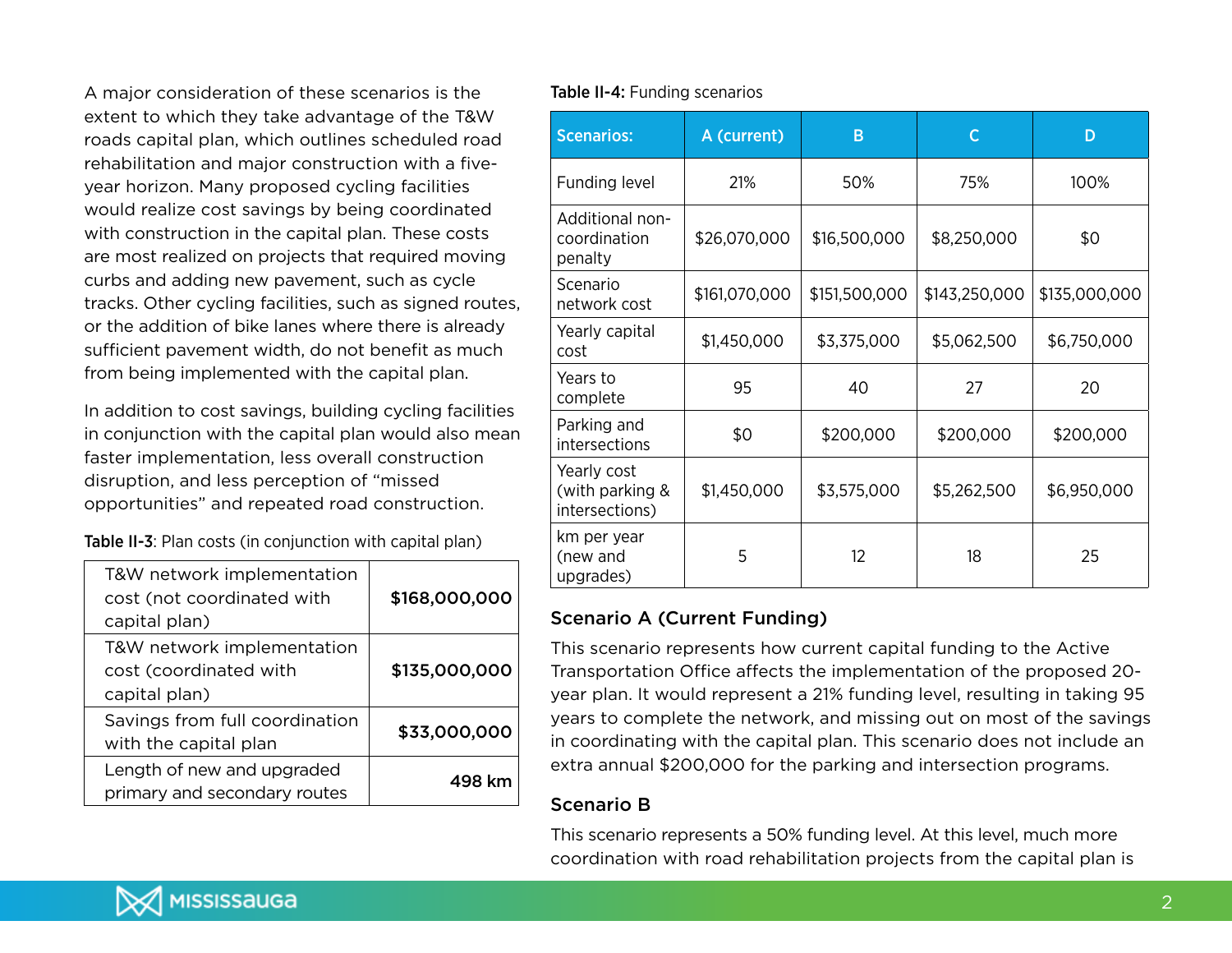possible, and additional provincial and federal grants could potentially close the gap to full coordination. In this scenario, it would take 40 years to complete the entire network.

#### Scenario C

This scenario represents a 75% funding level. At this level, funding could be sufficient to take full advantage of coordination with the capital plan, though at the expense of building additional infrastructure outside of the capital plan. Additional provincial and federal grants could potentially bring this scenario in line with the full funding in scenario D.

#### Scenario D

This scenario represents full funding of the 20-year plan, realizing full savings from coordination with the capital plan, in addition to implementing infrastructure outside of scheduled road rehabilitation and major roadway construction. Any additional grants would accelerate completion to under 20 years.

# Off-Road Trail Network Implementation

Trails through parklands are planned, budgeted and built by the Community Services Department, in coordination with the Active Transportation Office. Segments of trails which cross a street right-of-way are funded and built by the Transportation and Works Department.

Trail construction and rehabilitation has been consistent, and major network pieces are funded and under construction. Funding from the Region of Peel and Ontario Municipal Commuter Cycling program has been fairly consistent. Community Services seeks funding for construction on a project-to-project basis. The current levels of funding for Community Service's trails are currently considered

adequate. Following approval of the 2018 Cycling Master Plan, an update to the priority of projects will be undertaken by Community Services, in consultation with the Active Transportation Office.

The 2018 Cycling Master Plan is a high-level document, and Off-Road Trails are subject to refined costing when individual projects are planned and designed.

## Major Crossing Structures Implementation

Major crossings are those that cross a 400-series highway, a railway, or a major river. Crossings may fall under the funding envelope of either the Transportation and Works department, or the Community Services department.

Major crossings require more detailed design work to get better refined cost estimates. This is beyond the scope of this plan. These structures are typically funded on a projectto-project basis, and thus not included in the 20-year funding scenarios.

## Five-Year Coordinated Implementation Plan (2019 to 2023)

The map in Figure II-1 and Table II-5 represent the proposed 5-year implementation plan possible with adequate funding.

- Total 5-year cost: \$26,262,000
- • Yearly Cost: \$5,252,400

This plan takes advantage of coordinating cycling facility construction with road rehabilitation.

The numbers on the map correspond to projects in the table. Only those projects that are on City of Mississauga roadways are listed. Those projects are categorized as follows: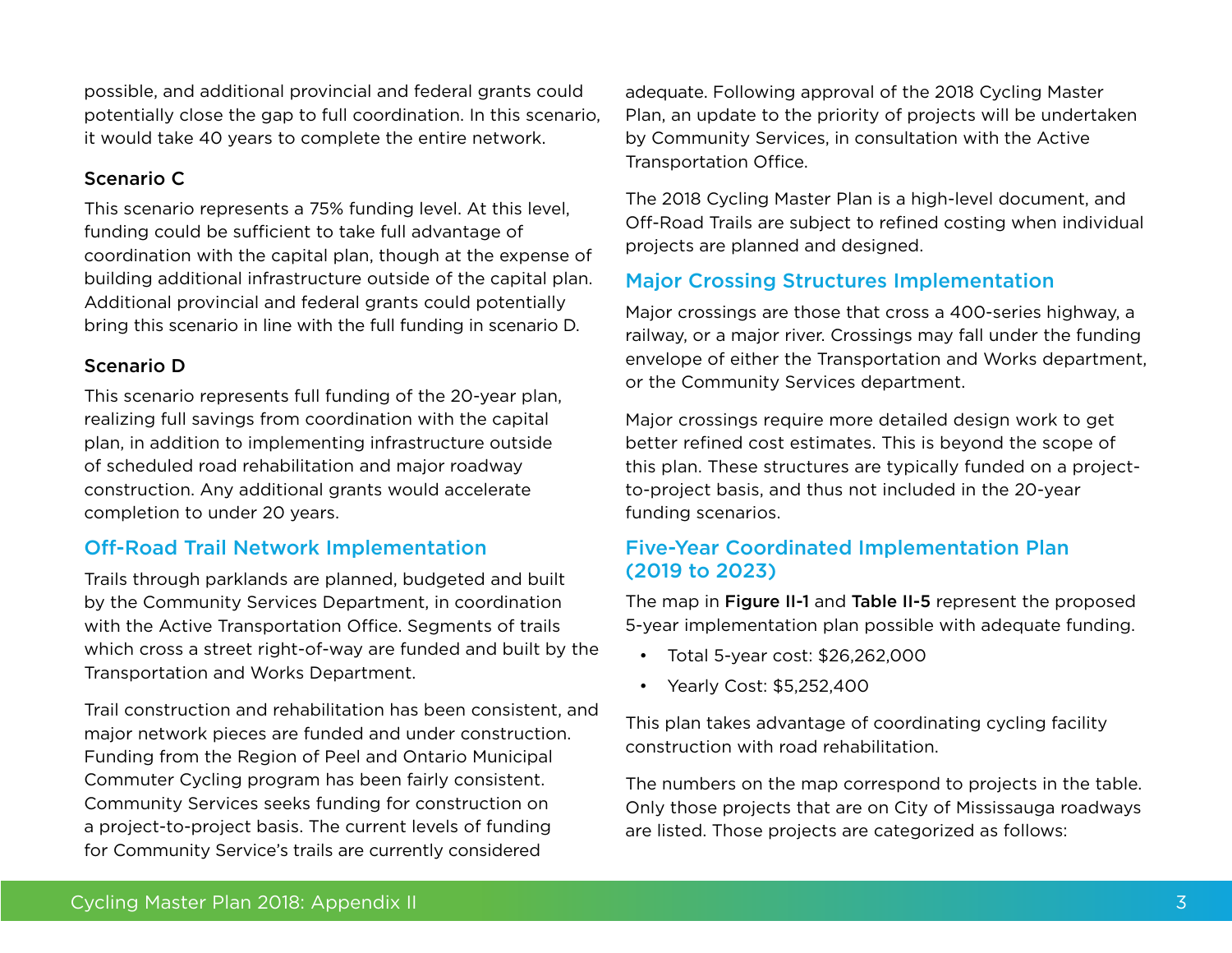- • Cycling Program—These projects are listed on the current active transportation implementation plan.
- Capital Plan-These projects are in the transportation capital plan as scheduled road rehabilitation or major road construction.
- New Road Construction-These are new roadways to be built, and thus cycling facilities are built into the initial full cost, and do not require funds from the Active Transportation Office.
- Metrolinx Plan-These are roads that are either part of the Hurontario LRT project, or on GO Transit property, and are funded by Metrolinx.
- Other Fund-These projects are already funded by other sources.

The map also shows projects planned to be implemented within five years by the Region of Peel and the Community Services department (off-road trails). All projects are subject to change.

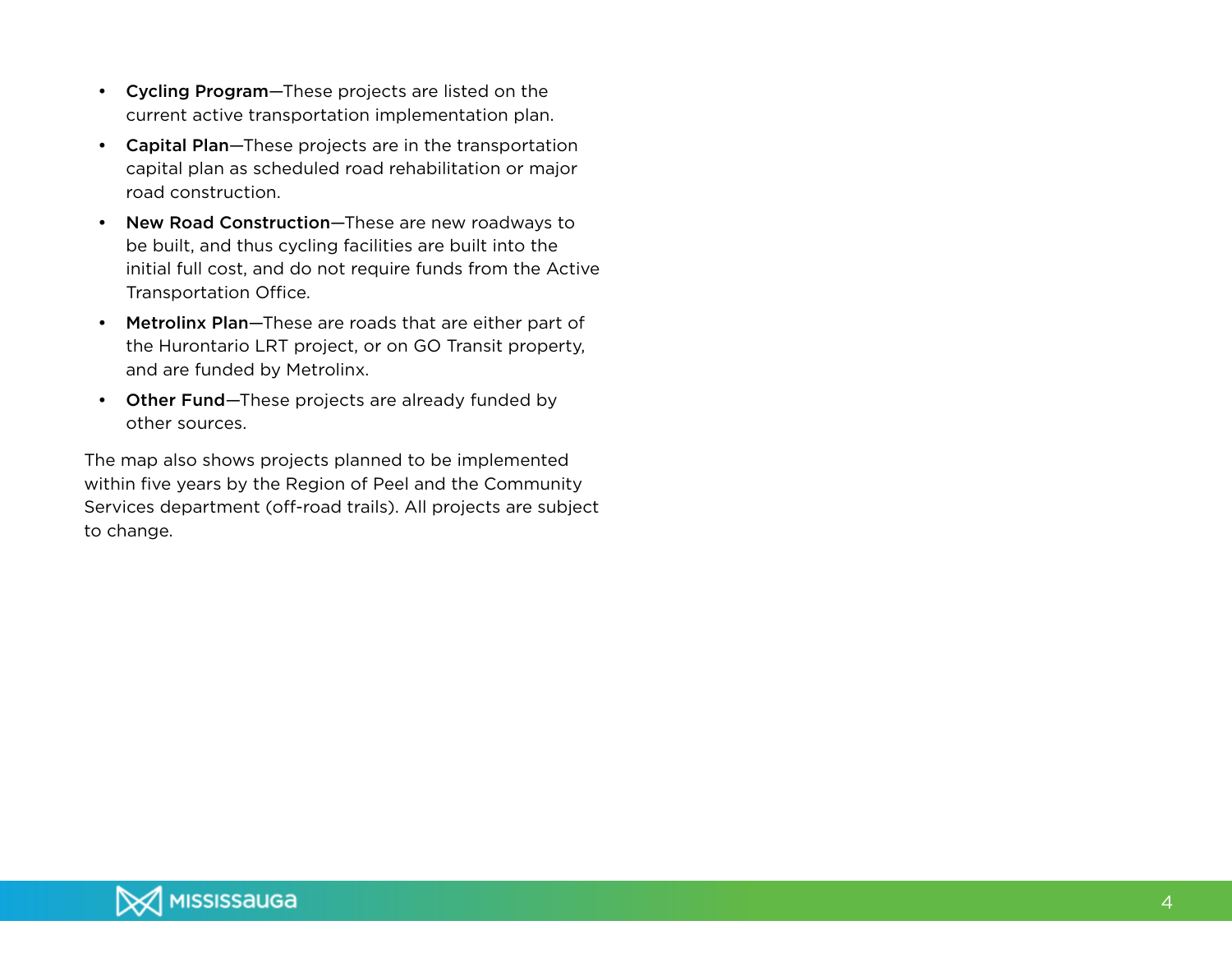#### Figure II-1: Five-year implementation plan

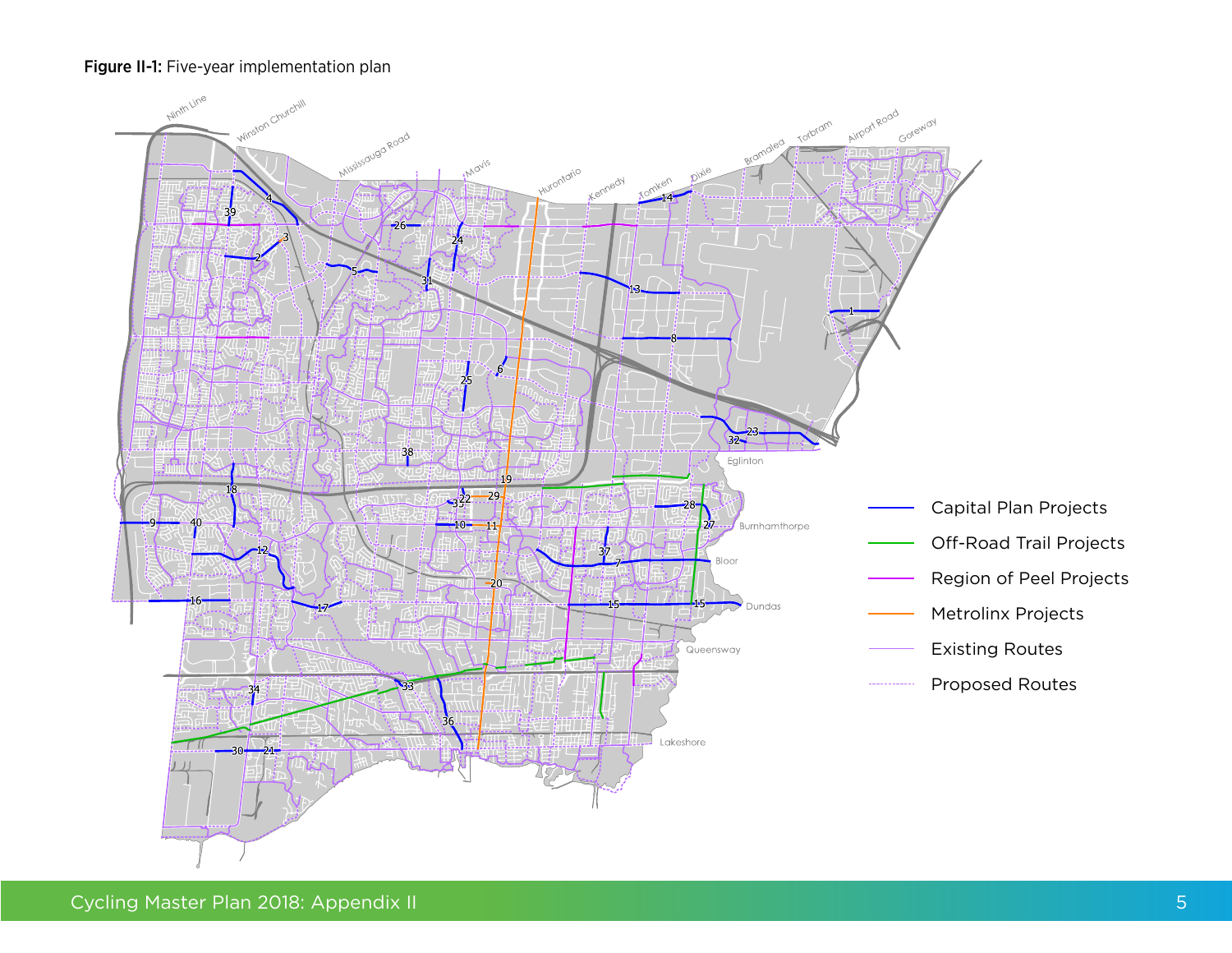## Table II-5: Five-year coordinated implementation plan

| Map<br>ID       | <b>Street</b>                            | <b>From</b>                                  | <b>To</b>                        | Length<br>(km) | <b>Facility Type</b>                | City of<br><b>Mississauga</b><br><b>Costs</b> | Program                                      |
|-----------------|------------------------------------------|----------------------------------------------|----------------------------------|----------------|-------------------------------------|-----------------------------------------------|----------------------------------------------|
|                 | <b>American Drive</b>                    | Airport Road                                 | Northwest Drive                  | 1.3            | Separated Bike Lane                 | \$286,000                                     | Capital Plan                                 |
| $\overline{2}$  | <b>Aquitaine Avenue</b>                  | <b>Winston Churchill</b><br><b>Boulevard</b> | Millcreek Avenue                 | 1.6            | Separated Bike Lane                 | \$356,000                                     | Capital Plan                                 |
| 3               | <b>Aquitaine Avenue</b>                  | Millcreek Avenue                             | Meadowvale<br><b>GO Station</b>  | 0.3            | Multi-Use Trail                     | \$0                                           | Metrolinx Plan (GO<br><b>Station Access)</b> |
| $\overline{4}$  | <b>Argentia Road</b>                     | <b>Winston Churchill</b><br><b>Boulevard</b> | Derry Road West                  | 2.4            | Separated Bike Lane                 | \$517,000                                     | Capital Plan                                 |
| 5               | Argentia Road                            | Mississauga Road                             | Creditview Road                  | 1.4            | Separated Bike Lane                 | \$312,000                                     | Capital Plan                                 |
| 6               | <b>Avebury Road</b>                      | Aldridge Street                              | Matheson Boulevard               | 0.6            | <b>Bike Lane</b>                    | \$33,000                                      | Capital Plan                                 |
| 7               | <b>Bloor Street</b>                      | Central Parkway<br>East                      | Toronto border                   | 4.8            | Cycle Track/<br>Separated Bike Lane | \$3,468,000                                   | Capital Plan                                 |
| 8               | <b>Britannia Road East</b>               | Tomken Road                                  | Etobicoke Creek<br>Trail         | 2.9            | Multi-Use Trail                     | \$1,687,000                                   | Capital Plan                                 |
| 9               | <b>Burnhamthorpe</b><br><b>Road West</b> | Ninth Line                                   | Loyalist Drive                   | 1.6            | Multi-Use Trail                     | \$905,000                                     | Capital Plan                                 |
| 10 <sup>°</sup> | <b>Burnhamthorpe</b><br><b>Road West</b> | <b>Grand Park Drive</b>                      | Duke of York<br><b>Boulevard</b> | 0.9            | <b>Cycle Track</b>                  | \$673,000                                     | Capital Plan                                 |
| 11              | <b>Burnhamthorpe</b><br><b>Road West</b> | Duke of York<br><b>Boulevard</b>             | Hurontario Street                | 0.8            | Cycle Track                         | \$0                                           | Metrolinx Plan<br>(Hurontario LRT)           |
| 12              | Collegeway                               | Winston Churchill<br>Boulevard               | Mississauga Road                 | 3.6            | Separated Bike Lane                 | \$783,000                                     | <b>Cycling Program</b>                       |
| 13              | Courtneypark<br><b>Drive East</b>        | Kennedy Road                                 | Dixie Road                       | 2.8            | Multi-Use Trail                     | \$1,598,000                                   | Capital Plan                                 |
| 14              | <b>Drew Road</b><br>(extension)          | <b>Tomken Road</b>                           | Dixie Road                       | 1.4            | Cycle Track/<br>Separated Bike Lane | \$0                                           | New Road<br>Construction                     |

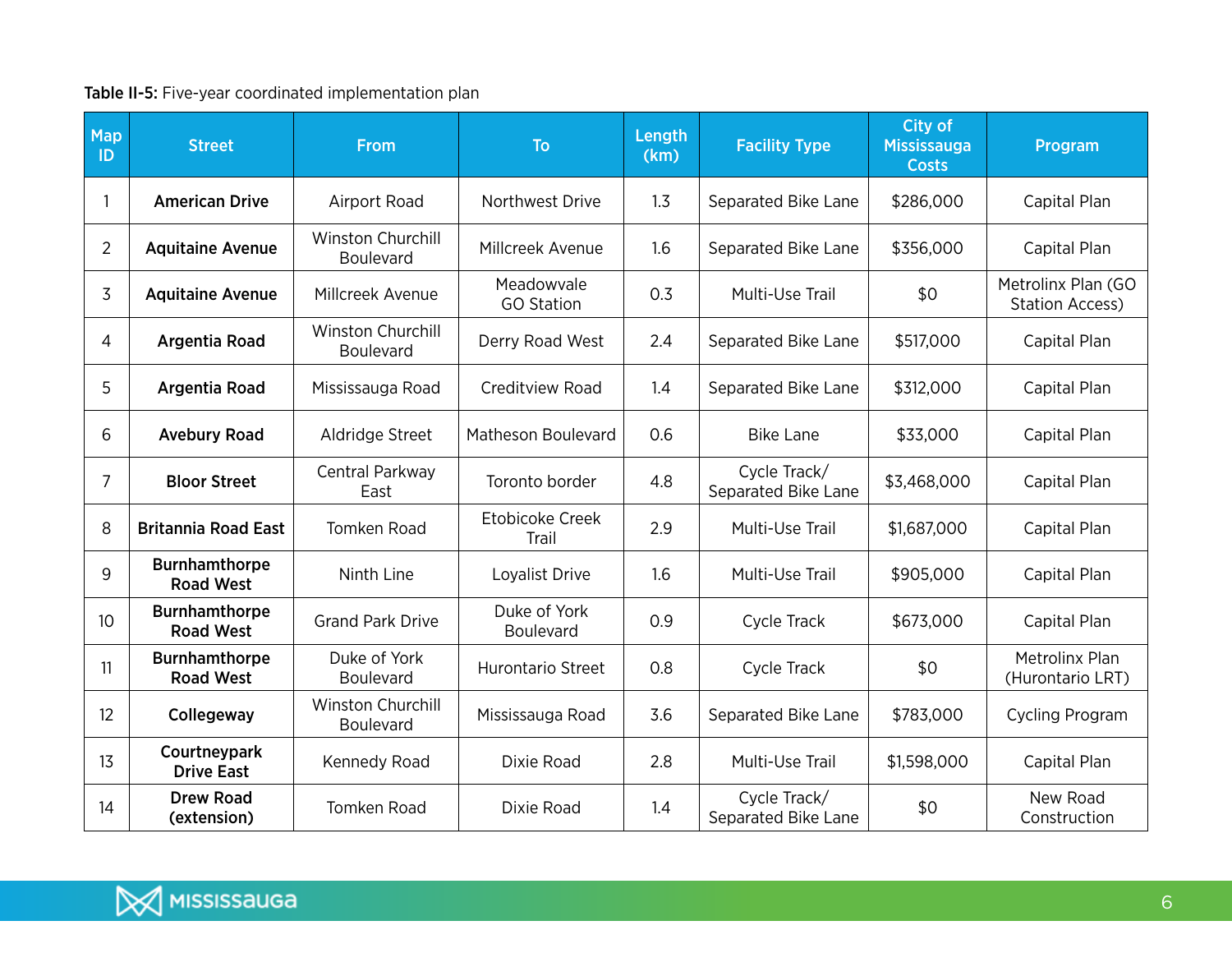| 15 | <b>Dundas Street East</b>         | Cawtha Road                | Toronto border                        | 4.7  | Cycle Track/<br>Separated Bike Lane | \$3,354,000 | Capital Plan                          |
|----|-----------------------------------|----------------------------|---------------------------------------|------|-------------------------------------|-------------|---------------------------------------|
| 16 | <b>Dundas Street West</b>         | Vega Boulevard             | <b>Glen Erin Drive</b>                | 2.2  | Cycle Track/<br>Separated Bike Lane | \$1,553,000 | Capital Plan                          |
| 17 | <b>Dundas Street West</b>         | Mississauga Road           | Credit Woodlands                      | 1.4  | Cycle Track/<br>Separated Bike Lane | \$988,000   | Capital Plan                          |
| 18 | <b>Glen Erin Drive</b>            | Credit Valley Road         | Burnhamthorpe<br>Road West            | 1.7  | Cycle Track/<br>Separated Bike Lane | \$379,000   | Cycling Program                       |
| 19 | <b>Hurontario Street</b>          | Brampton border            | Park Street East                      | 18.0 | Cycle Track                         | \$0         | Metrolinx Plan<br>(Hurontario LRT)    |
| 20 | <b>John Street</b><br>(extension) | <b>Hurontario Street</b>   | 200 m west<br>of street               | 0.2  | Multi-Use Trail                     | \$0         | Metrolinx Plan<br>(GO Station Access) |
| 21 | Lakeshore<br><b>Road West</b>     | Southdown Road             | Clarkson Road                         | 1.2  | Cycle Track/<br>Separated Bike Lane | \$829,000   | Capital Plan                          |
| 22 | <b>Living Arts Drive</b>          | <b>Centre View Drive</b>   | Rathburn Road West                    | 0.2  | <b>Bike Lane</b>                    | \$0         | New Road<br>Construction              |
| 23 | <b>Matheson Boulevard</b><br>East | Creekbank Road             | <b>Renforth Drive</b>                 | 3.4  | Cycle Track/<br>Separated Bike Lane | \$2,468,000 | Capital Plan                          |
| 24 | <b>Mavis Road</b>                 | Derry Road West            | Courtneypark Drive<br>West            | 1.3  | Multi-Use Trail                     | \$760,000   | Cycling Program                       |
| 25 | <b>McLaughlin Road</b>            | Matheson Boulevard<br>West | Parkwood Place/<br><b>Faith Drive</b> | 1.3  | Cycle Track/<br>Separated Bike Lane | \$946,000   | Capital Plan                          |
| 26 | <b>Old Derry Road</b>             | Gazette Gate               | <b>Historic Trail</b>                 | 0.7  | Paved Shoulder                      | \$67,000    | Capital Plan                          |
| 27 | <b>Ponytrail Drive</b>            | Rathburn Road East         | Burnhamthorpe<br><b>Drive East</b>    | 0.4  | Cycle Track/<br>Separated Bike Lane | \$302,000   | <b>Cycling Program</b>                |
| 28 | <b>Rathburn Road East</b>         | Dixie Road                 | Ponytrail Drive                       | 1.5  | Cycle Track/<br>Separated Bike Lane | \$1,097,000 | Cycling Program                       |
| 29 | <b>Rathburn Road</b><br>West      | Duke of York<br>Boulevard  | Hurontario Street                     | 0.9  | Cycle Track/<br>Separated Bike Lane | \$0         | Metrolinx Plan<br>(Hurontario LRT)    |
| 30 | <b>Royal Windsor Drive</b>        | Avonhead Road              | Southdown Road                        | 0.8  | Cycle Track/<br>Separated Bike Lane | \$603,000   | Capital Plan                          |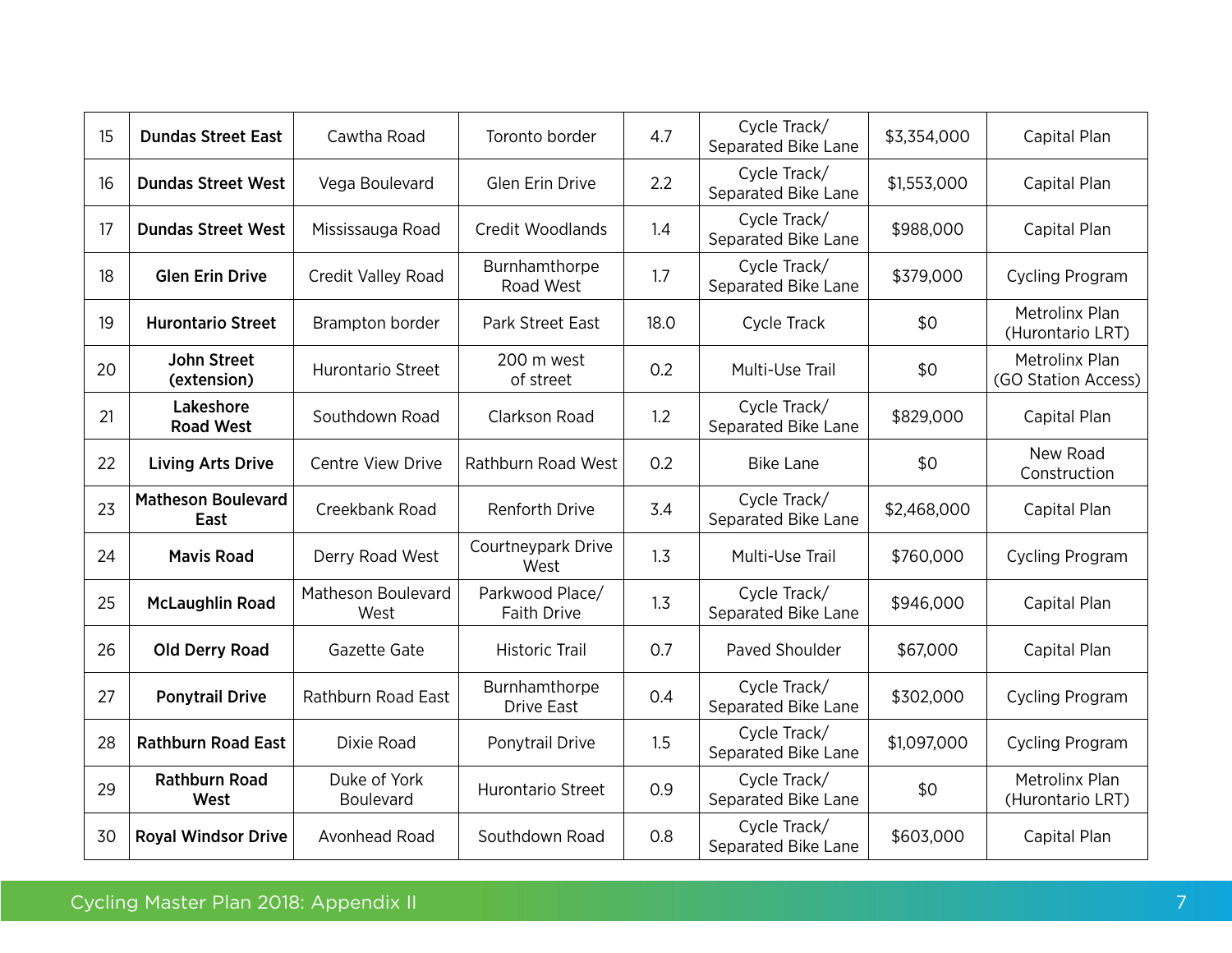| 31 | <b>Second Line West</b>                      | Sombrero Way                                 | Donway Drive                      | 0.9  | Multi-Use Trail                     | \$0          | Other Fund (MTO)          |
|----|----------------------------------------------|----------------------------------------------|-----------------------------------|------|-------------------------------------|--------------|---------------------------|
| 32 | <b>Skymark Avenue</b><br>(extension)         | Spectrum Way                                 | Satellite Drive                   | 0.5  | <b>Bike Lane</b>                    | \$0          | Other Fund<br>(Developer) |
| 33 | South Sheridan Way                           | Indian Grove                                 | Mississauga Road                  | 0.5  | Multi-Use Trail                     | \$282,000    | Capital Plan              |
| 34 | Southdown Road                               | South Sheridan Way                           | <b>Truscott Drive</b>             | 0.5  | Multi-Use Trail                     | \$277,000    | <b>Cycling Program</b>    |
| 35 | <b>Square One Drive</b><br>(extension)       | Rathburn Road West                           | Confederation<br>Parkway          | 0.3  | Multi-Use Trail                     | \$0          | New Road<br>Construction  |
| 36 | <b>Stavebank Road</b>                        | Pinetree Crescent/<br>Pinetree Way           | Lakeshore Road<br>East            | 2.0  | Bike Lane/<br>Advisory Bike Lane    | \$122,000    | Capital Plan              |
| 37 | <b>Tomken Road</b>                           | Burnhamthorpe<br>Road East                   | <b>Bloor Street</b>               | 1.0  | Cycle Track/<br>Separated Bike Lane | \$719,000    | Capital Plan              |
| 38 | <b>Wainscot Drive</b>                        | <b>Eglinton Avenue</b><br>West               | White Clover Way                  | 0.4  | <b>Bike Lane</b>                    | \$24,000     | Capital Plan              |
| 39 | <b>Winston Churchill</b><br><b>Boulevard</b> | Bayberry Drive/<br><b>Crosscurrent Drive</b> | Derry Road West                   | 1.0  | Multi-Use Trail                     | \$600,000    | Capital Plan              |
| 40 | <b>Winston Churchill</b><br><b>Boulevard</b> | North of<br>Burnhamthorpe<br>Road West       | Cornish Road/<br>Split Maple Gate |      | Multi-Use Trail                     | \$274,000    | Cycling Program           |
|    |                                              |                                              | <b>Total:</b>                     | 73.8 |                                     | \$26,262,000 |                           |
|    |                                              |                                              | Per Year:                         | 14.8 |                                     | \$5,252,400  |                           |